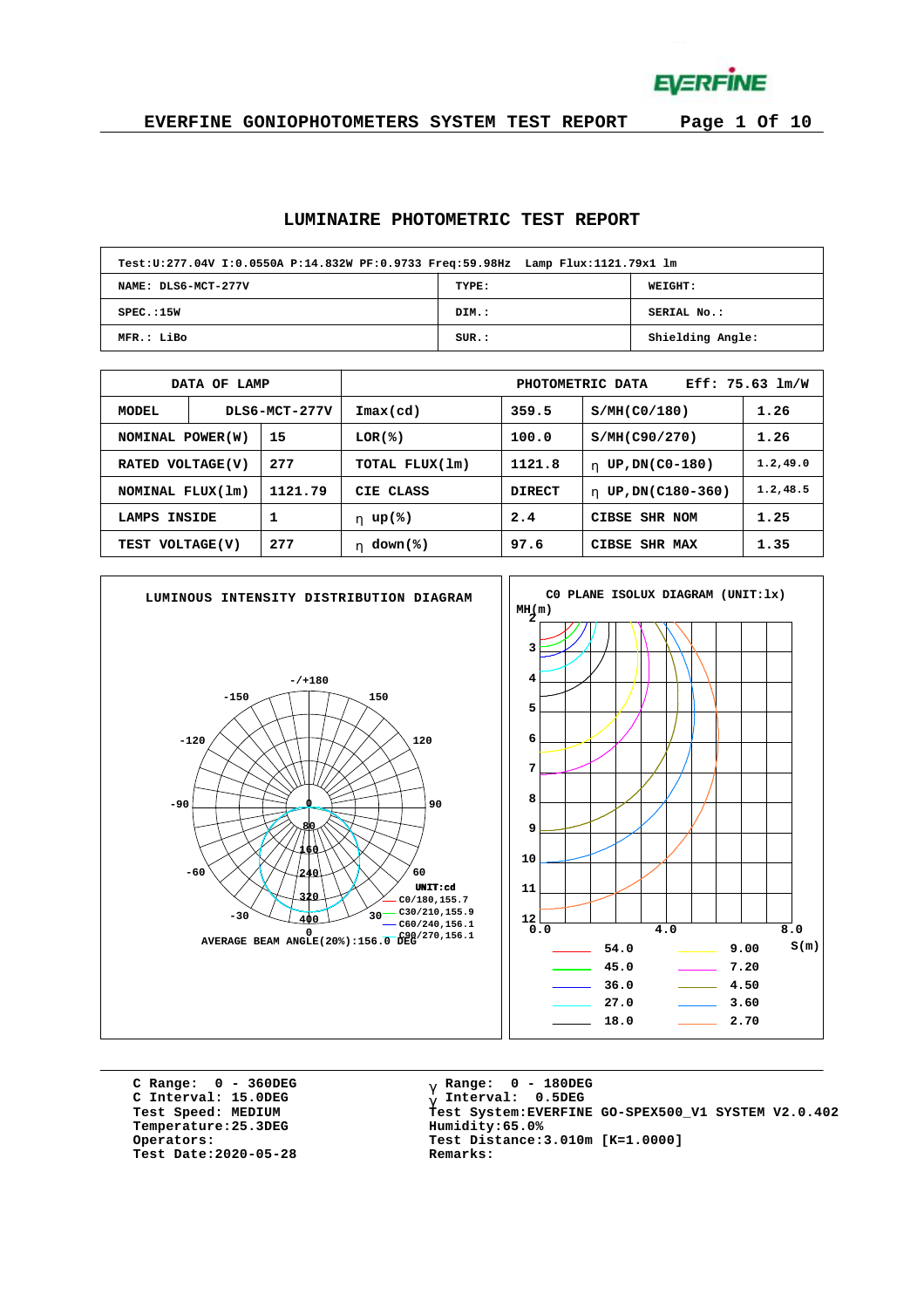

#### **ZONAL FLUX DIAGRAM**

#### **ZONAL FLUX DIAGRAM:**

| g   | C <sub>0</sub> | C45   | C90   | C135                  | C180   | C225  | C270  | C315     | $\mathsf{q}$ | F zone | F total | %lum, lamp |
|-----|----------------|-------|-------|-----------------------|--------|-------|-------|----------|--------------|--------|---------|------------|
| 10  | 353.7          | 353.5 | 353.4 | 352.9                 | 352.7  | 352.4 | 352.7 | 353.1    | $0 - 10$     | 33.99  | 33.99   | 3.03, 3.03 |
| 20  | 335.6          | 335.9 | 335.3 | 334.8                 | 333.8  | 333.2 | 334.2 | 334.9    | $10 - 20$    | 97.45  | 131.4   | 11.7,11.7  |
| 30  | 306.3          | 307.3 | 305.9 | 305.1                 | 303.9  | 303.4 | 304.6 | 305.4    | $20 - 30$    | 148.1  | 279.5   | 24.9,24.9  |
| 40  | 267.4          | 268.3 | 266.7 | 265.7                 | 264.3  | 263.2 | 265.1 | 266.2    | $30 - 40$    | 179.3  | 458.8   | 40.9,40.9  |
| 50  | 220.4          | 221.6 | 219.5 | 218.4                 | 216.5  | 215.1 | 217.3 | 218.7    | $40 - 50$    | 187.4  | 646.2   | 57.6,57.6  |
| 60  | 167.6          | 169.4 | 166.6 | 165.6                 | 163.7  | 161.9 | 164.5 | 165.8    | $50 - 60$    | 172.1  | 818.2   | 72.9,72.9  |
| 70  | 112.4          | 114.3 | 111.9 | 111.0                 | 108.7  | 107.0 | 109.7 | 110.7    | $60 - 70$    | 136.7  | 954.9   | 85.1,85.1  |
| 80  | 64.44          | 66.55 | 64.89 | 64.84                 | 61.87  | 61.50 | 63.14 | 63.95    | $70 - 80$    | 90.76  | 1046    | 93.2,93.2  |
| 90  | 28.27          | 29.98 | 29.72 | 29.59                 | 27.55  | 25.06 | 28.56 | 28.62    | $80 - 90$    | 48.93  | 1095    | 97.6,97.6  |
| 100 | 5.801          | 1.271 | 4.680 | 1.315                 | 0.9866 | 1.363 | 3.712 | 0.9955   | $90 - 100$   | 13.26  | 1108    | 98.8,98.8  |
| 110 | 2.897          | 1.773 | 1.633 | 1.796                 | 2.816  | 1.728 | 1.827 | 1.687    | 100-110      | 1.790  | 1110    | 98.9,98.9  |
| 120 | 4.147          | 3.626 | 3.357 | 3.306                 | 3.912  | 3.259 | 3.075 | 3.256    | $110 - 120$  | 2.602  | 1112    | 99.2,99.2  |
| 130 | 5.377          | 1.890 | 4.961 | 2.086                 | 5.178  | 1.483 | 4.747 | 1.763    | 120-130      | 3.535  | 1116    | 99.5,99.5  |
| 140 | 2.750          | 2.080 | 5.308 | 1.357                 | 2.761  | 1.187 | 5.256 | 1.965    | 130-140      | 2.691  | 1119    | 99.7,99.7  |
| 150 | 1.871          | 1.894 | 3.750 | 1.340                 | 2.637  | 1.119 | 3.938 | 1.651    | $140 - 150$  | 1.413  | 1120    | 99.8,99.8  |
| 160 | 2.362          | 2.454 | 2.053 | 1.384                 | 2.075  | 2.069 | 1.826 | 2.084    | $150 - 160$  | 1.061  | 1121    | 99.9,99.9  |
| 170 | 2.219          | 1.092 | 1.376 | 1.902                 | 0.8936 | 1.740 | 2.560 | 0.9437   | $160 - 170$  | 0.6947 | 1122    | 100,100    |
| 180 | 1.061          | 1.120 | 1.060 | 1.110                 | 1.061  | 1.122 | 1.061 | 1.111    | 170-180      | 0.1121 | 1122    | 100,100    |
| DEG |                |       |       | LUMINOUS INTENSITY:cd |        |       |       | UNIT: 1m |              |        |         |            |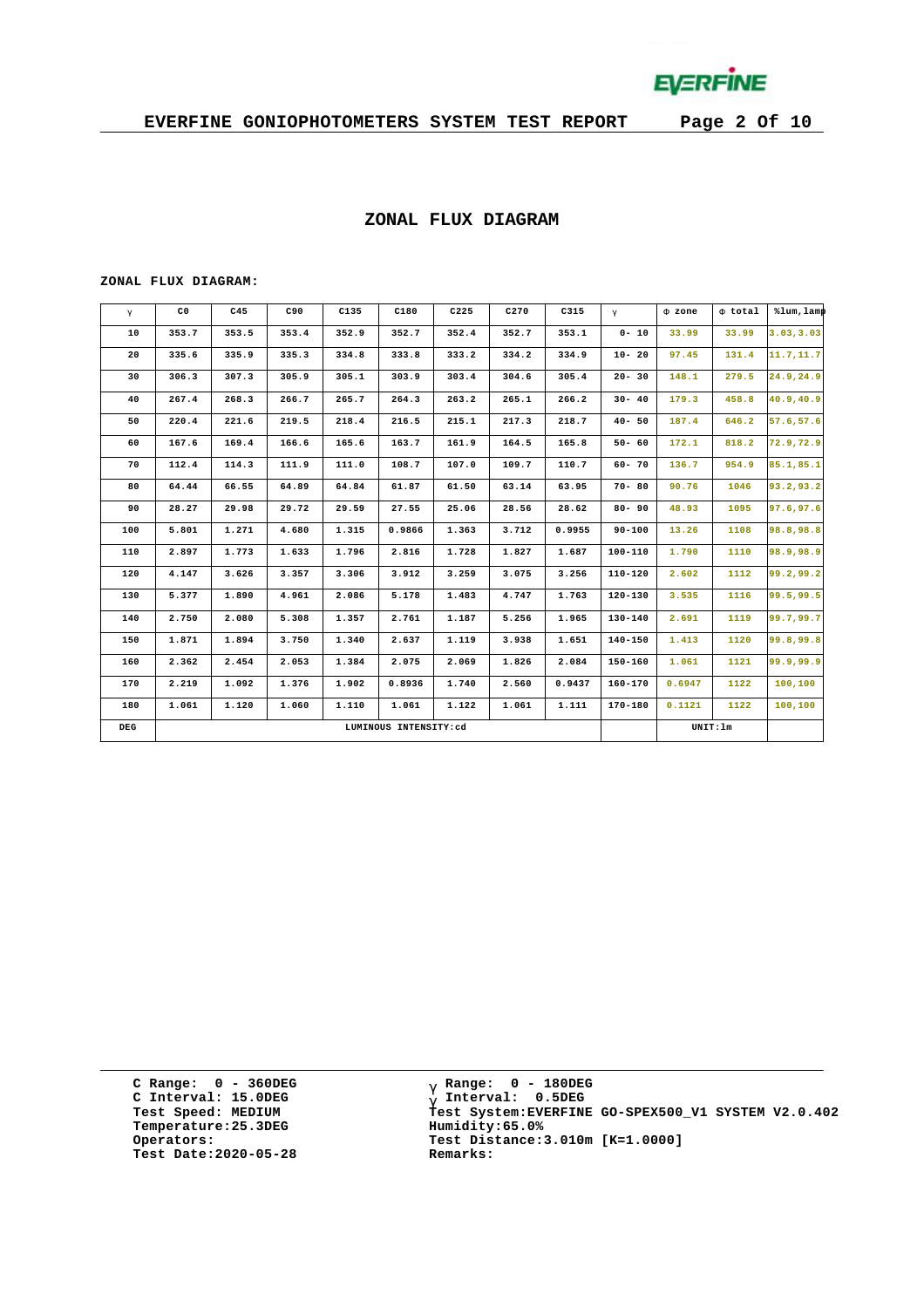**EVERFINE** 

|                                                    | Test:U:277.04V I:0.0550A P:14.832W PF:0.9733 Freq:59.98Hz Lamp Flux:1121.79x1 lm |      |      |                  |      |       |      |      |                  |      |      |  |  |  |
|----------------------------------------------------|----------------------------------------------------------------------------------|------|------|------------------|------|-------|------|------|------------------|------|------|--|--|--|
| NAME: DLS6-MCT-277V                                |                                                                                  |      |      |                  |      | TYPE: |      |      | <b>WEIGHT:</b>   |      |      |  |  |  |
| SPEC.:15W                                          |                                                                                  |      |      |                  |      | DIM.: |      |      | SERIAL No.:      |      |      |  |  |  |
| MFR.: LiBo                                         |                                                                                  |      |      |                  |      | SUR.: |      |      | Shielding Angle: |      |      |  |  |  |
| ceiling/cavity                                     |                                                                                  | 0.7  | 0.7  | 0.5              | 0.5  | 0.3   | 0.7  | 0.7  | 0.5              | 0.5  | 0.3  |  |  |  |
|                                                    | walls                                                                            | 0.5  | 0.3  | 0.5              | 0.3  | 0.3   | 0.5  | 0.3  | 0.5              | 0.3  | 0.3  |  |  |  |
| working plane                                      |                                                                                  | 0.2  | 0.2  | 0.2              | 0.2  | 0.2   | 0.2  | 0.2  | 0.2              | 0.2  | 0.2  |  |  |  |
| Room dimensions                                    |                                                                                  |      |      | Viewed crosswise |      |       |      |      | Viewed endwise   |      |      |  |  |  |
| $x =$                                              | $2H y = 2H$                                                                      | 11.4 | 12.9 | 11.7             | 13.2 | 13.4  | 11.4 | 12.9 | 11.7             | 13.1 | 13.4 |  |  |  |
|                                                    | 3H                                                                               | 13.1 | 14.5 | 13.4             | 14.8 | 15.1  | 13.1 | 14.5 | 13.4             | 14.8 | 15.1 |  |  |  |
|                                                    | 4H                                                                               | 13.9 | 15.2 | 14.2             | 15.5 | 15.8  | 13.9 | 15.2 | 14.2             | 15.5 | 15.8 |  |  |  |
|                                                    | 6H                                                                               | 14.6 | 15.9 | 15.0             | 16.2 | 16.5  | 14.6 | 15.9 | 15.0             | 16.2 | 16.5 |  |  |  |
|                                                    | 8H                                                                               | 15.0 | 16.2 | 15.4             | 16.5 | 16.9  | 15.0 | 16.2 | 15.4             | 16.5 | 16.9 |  |  |  |
|                                                    | 12H                                                                              | 15.4 | 16.5 | 15.7             | 16.9 | 17.2  | 15.4 | 16.6 | 15.8             | 16.9 | 17.3 |  |  |  |
|                                                    |                                                                                  |      |      |                  |      |       |      |      |                  |      |      |  |  |  |
| 4H                                                 | 2H                                                                               | 12.0 | 13.4 | 12.4             | 13.7 | 14.0  | 12.0 | 13.4 | 12.4             | 13.7 | 14.0 |  |  |  |
|                                                    | 3H                                                                               | 14.0 | 15.1 | 14.3             | 15.5 | 15.8  | 13.9 | 15.1 | 14.3             | 15.5 | 15.8 |  |  |  |
|                                                    | 4H                                                                               | 14.9 | 16.0 | 15.3             | 16.3 | 16.7  | 14.9 | 16.0 | 15.3             | 16.3 | 16.7 |  |  |  |
|                                                    | 6H                                                                               | 15.8 | 16.8 | 16.2             | 17.2 | 17.6  | 15.8 | 16.8 | 16.2             | 17.2 | 17.6 |  |  |  |
|                                                    | 8H                                                                               | 16.3 | 17.2 | 16.7             | 17.6 | 18.0  | 16.3 | 17.2 | 16.7             | 17.6 | 18.0 |  |  |  |
|                                                    | 12H                                                                              | 16.7 | 17.6 | 17.2             | 18.0 | 18.5  | 16.8 | 17.6 | 17.2             | 18.0 | 18.5 |  |  |  |
|                                                    |                                                                                  |      |      |                  |      |       |      |      |                  |      |      |  |  |  |
| 8H                                                 | 4H                                                                               | 15.3 | 16.2 | 15.7             | 16.6 | 17.0  | 15.3 | 16.2 | 15.7             | 16.6 | 17.0 |  |  |  |
|                                                    | 6H                                                                               | 16.4 | 17.2 | 16.9             | 17.6 | 18.1  | 16.4 | 17.2 | 16.9             | 17.6 | 18.1 |  |  |  |
|                                                    | 8H                                                                               | 17.0 | 17.7 | 17.5             | 18.2 | 18.7  | 17.0 | 17.7 | 17.5             | 18.2 | 18.7 |  |  |  |
|                                                    | 12H                                                                              | 17.7 | 18.3 | 18.2             | 18.8 | 19.3  | 17.7 | 18.3 | 18.2             | 18.8 | 19.3 |  |  |  |
|                                                    |                                                                                  |      |      |                  |      |       |      |      |                  |      |      |  |  |  |
| 12H                                                | 4H                                                                               | 15.3 | 16.2 | 15.8             | 16.6 | 17.0  | 15.3 | 16.1 | 15.8             | 16.6 | 17.0 |  |  |  |
|                                                    | 6H                                                                               | 16.6 | 17.2 | 17.1             | 17.7 | 18.2  | 16.6 | 17.2 | 17.1             | 17.7 | 18.2 |  |  |  |
|                                                    | 8H                                                                               | 17.2 | 17.8 | 17.8             | 18.3 | 18.9  | 17.3 | 17.8 | 17.8             | 18.3 | 18.9 |  |  |  |
| Variations with the observer position at spacings: |                                                                                  |      |      |                  |      |       |      |      |                  |      |      |  |  |  |
| $S = 1.0H$                                         |                                                                                  |      |      | $+ 0.1 / - 0.2$  |      |       |      |      | $+ 0.1 / - 0.2$  |      |      |  |  |  |
| 1.5H                                               |                                                                                  |      |      | $+ 0.2 / - 0.3$  |      |       |      |      | $+ 0.2 / - 0.3$  |      |      |  |  |  |
| 2.0H                                               |                                                                                  |      |      | $+ 0.1 / - 0.3$  |      |       |      |      | $+ 0.1 / - 0.3$  |      |      |  |  |  |

#### **UGR(Unified Glare Rating) Table**

**CIE Pub.117, 1122 lm Total Lamp Luminous Flux Corrected (8log(F/F0) = 0.4)**

**C Range: 0 - 360DEG C Interval: 15.0DEG Temperature:25.3DEG Humidity:65.0% Test Date:2020-05-28 Remarks:**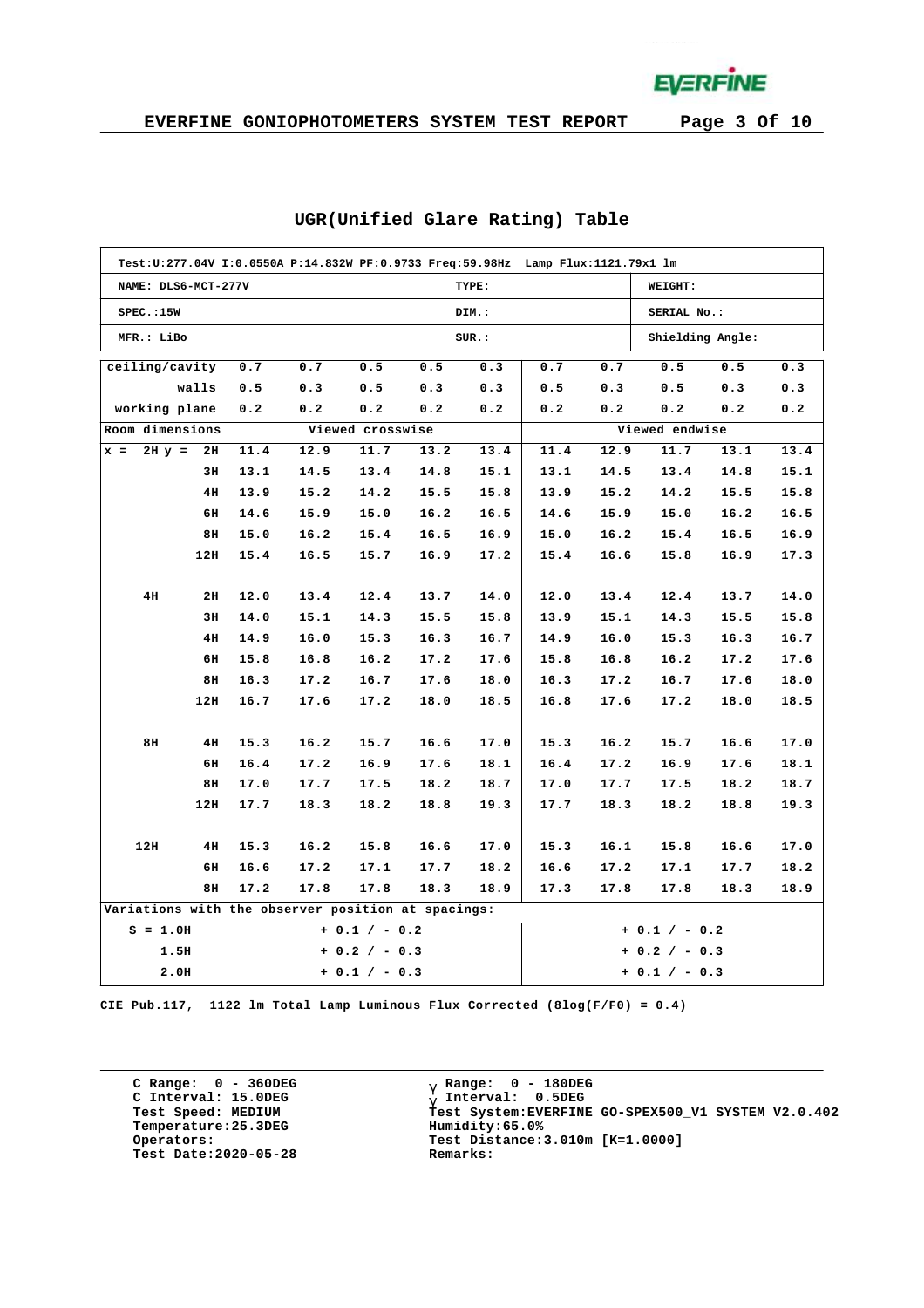**EVERFINE** 

### **EVERFINE GONIOPHOTOMETERS SYSTEM TEST REPORT Page 4 Of 10**

## **ISOCANDELA DIAGRAM**

| Test:U:277.04V I:0.0550A P:14.832W PF:0.9733 Freq:59.98Hz Lamp Flux:1121.79x1 lm |       |                  |
|----------------------------------------------------------------------------------|-------|------------------|
| NAME: DLS6-MCT-277V                                                              | TYPE: | <b>WEIGHT:</b>   |
| SPEC.:15W                                                                        | DIM.: | SERIAL No.:      |
| MFR.: LiBo                                                                       | SUR.: | Shielding Angle: |



**C Range: 0 - 360DEG C Interval: 15.0DEG Temperature:25.3DEG Humidity:65.0% Test Date:2020-05-28 Remarks:**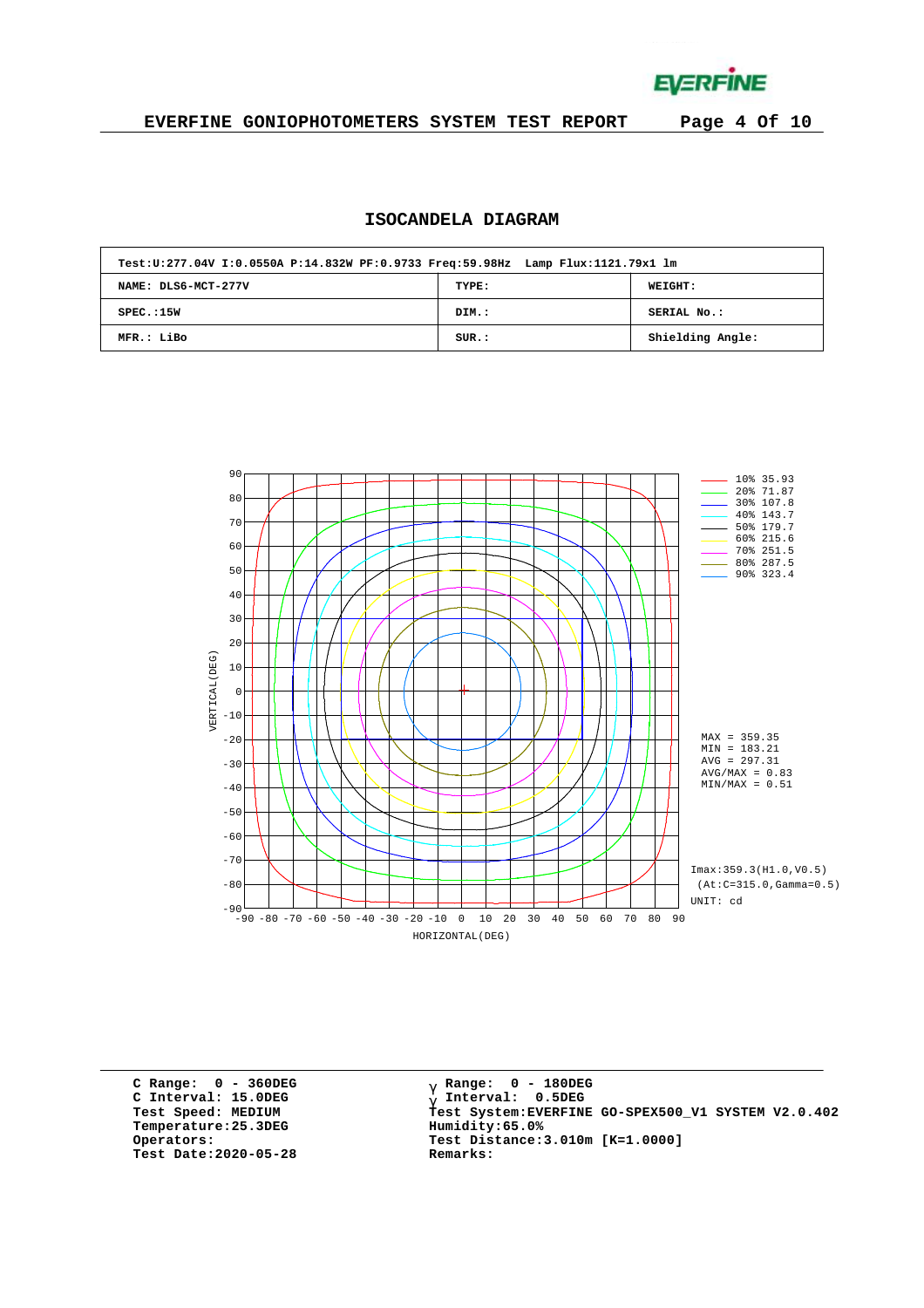**EVERFINE** 

# **AAI Figure**

| Test:U:277.04V I:0.0550A P:14.832W PF:0.9733 Freq:59.98Hz Lamp Flux:1121.79x1 lm |       |                  |
|----------------------------------------------------------------------------------|-------|------------------|
| NAME: DLS6-MCT-277V                                                              | TYPE: | <b>WEIGHT:</b>   |
| SPEC.:15W                                                                        | DIM.: | SERIAL No.:      |
| MFR.: LiBo                                                                       | SUR.: | Shielding Angle: |



**Flux out:777.8 lm**

**Note:The Curves indicate the illuminated area and the average illumination when the luminaire is at different distance.**

**C Range: 0 - 360DEG C Interval: 15.0DEG**  $Temperature:25.3DEG$ **Test Date:2020-05-28 Remarks:**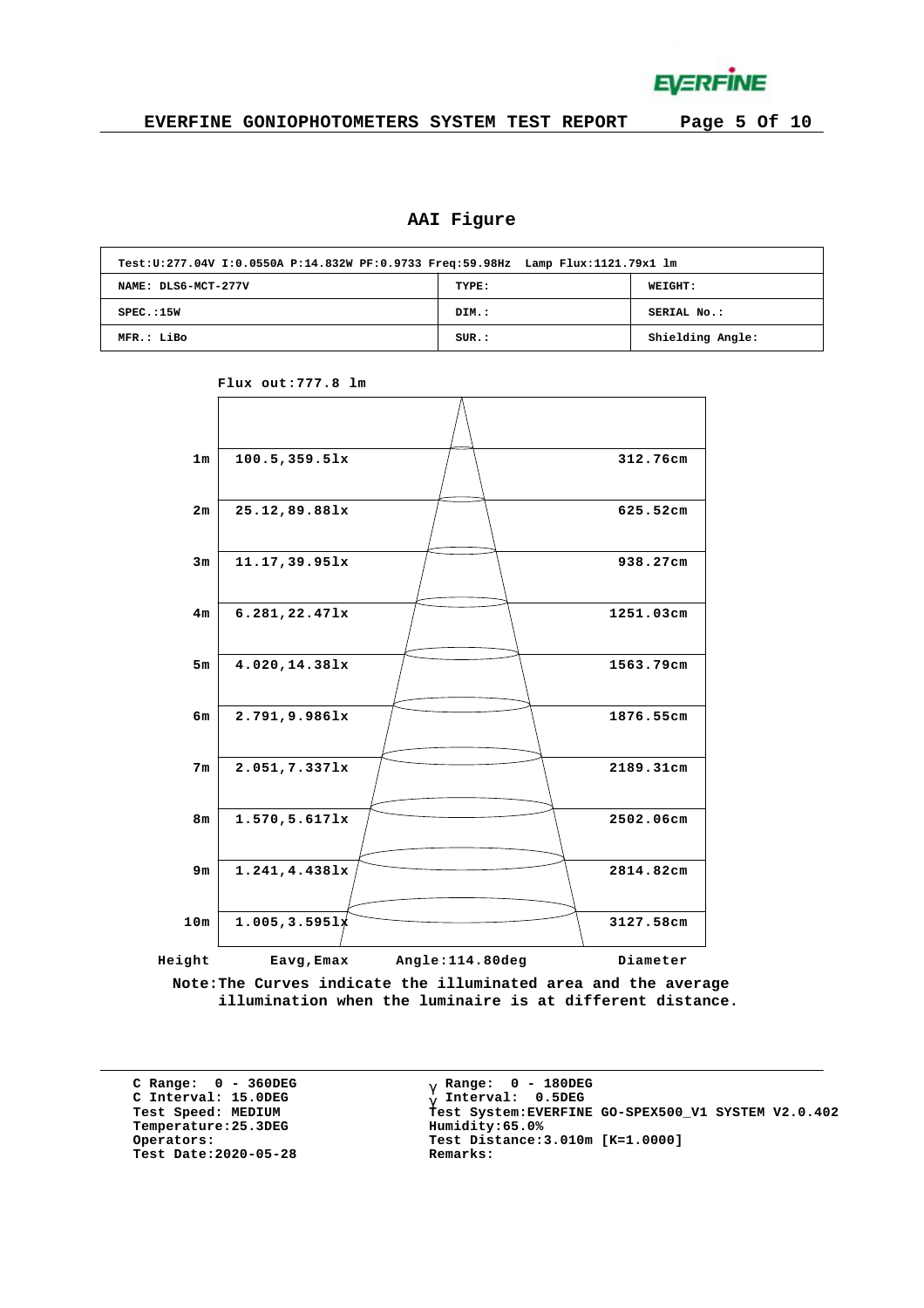**EVERFINE** 

## **EVERFINE GONIOPHOTOMETERS SYSTEM TEST REPORT Page 6 Of 10**

## **ISOLUX DIAGRAM**

| Test:U:277.04V I:0.0550A P:14.832W PF:0.9733 Freq:59.98Hz Lamp Flux:1121.79x1 lm |       |                  |
|----------------------------------------------------------------------------------|-------|------------------|
| NAME: DLS6-MCT-277V                                                              | TYPE: | WEIGHT:          |
| SPEC.:15W                                                                        | DIM.: | SERIAL No.:      |
| MFR.: LiBo                                                                       | SUR.: | Shielding Angle: |



**C Range: 0 - 360DEG C Interval: 15.0DEG**  $Temperature:25.3DEG$ **Test Date:2020-05-28 Remarks:**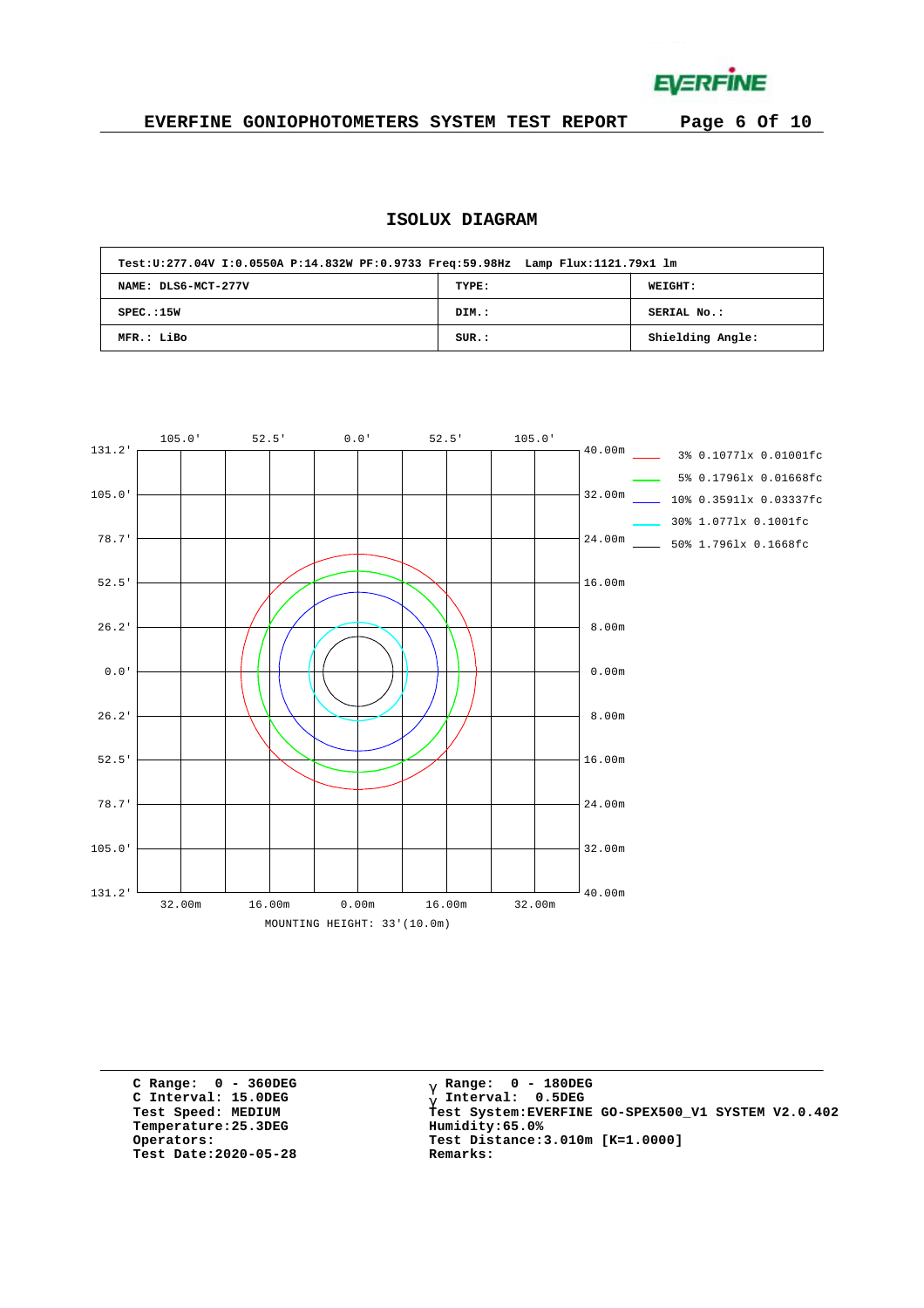**EVERFINE** 

## **EVERFINE GONIOPHOTOMETERS SYSTEM TEST REPORT Page 7 Of 10**

# **LED Avg.L Report**

| Test:U:277.04V I:0.0550A P:14.832W PF:0.9733 Freq:59.98Hz Lamp Flux:1121.79x1 lm |       |                  |
|----------------------------------------------------------------------------------|-------|------------------|
| NAME: DLS6-MCT-277V                                                              | TYPE: | WEIGHT:          |
| SPEC.:15W                                                                        | DIM.: | SERIAL No.:      |
| MFR.: LiBo                                                                       | SUR.: | Shielding Angle: |

| AvgL             | cd/m2 |
|------------------|-------|
| $L 0~180(65)$ av | 653   |
| $L 0~180(75)$ av | 657   |
| $L 0~180(85)$ av | 1010  |
| $L$ 90~270(65)av | 653   |
| $L$ 90~270(75)av | 661   |
| $L$ 90~270(85)av | 1026  |
| $L$ 45(65) av    | 654   |
| $L$ 45(75)av     | 659   |
| $L$ 45(85)av     | 1032  |

**Standard: GB/T 29293-2012**

**C Range: 0 - 360DEG C Interval: 15.0DEG Temperature:25.3DEG Humidity:65.0% Test Date:2020-05-28 Remarks:**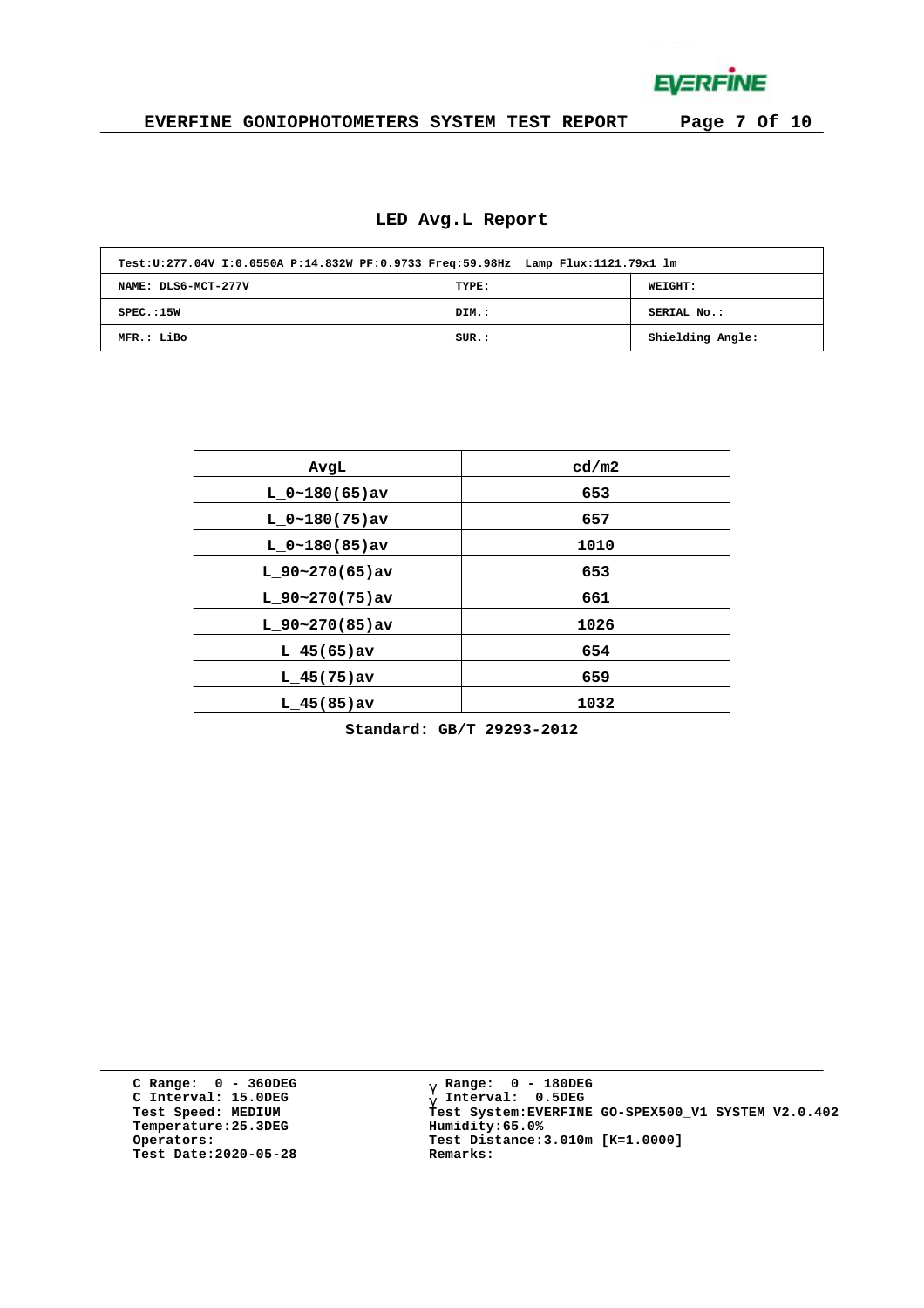**EVERFINE** 





**C Range: 0 - 360DEG C Interval: 15.0DEG Temperature:25.3DEG Humidity:65.0% Test Date:2020-05-28 Remarks:**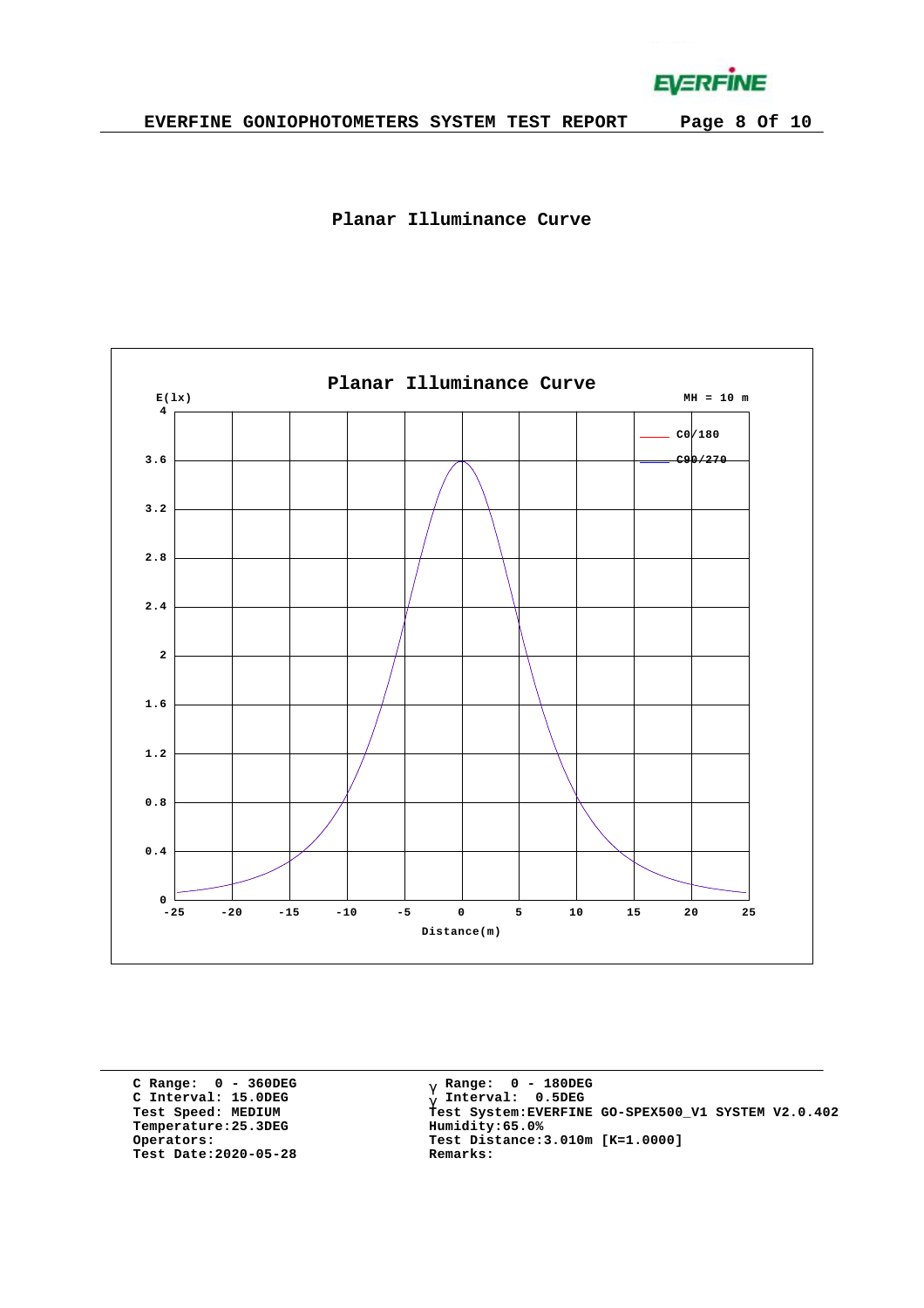**EVERFINE** 

## **EVERFINE GONIOPHOTOMETERS SYSTEM TEST REPORT Page 9 Of 10**

#### **LUMINOUS DISTRIBUTION INTENSITY DATA**

| Test:U:277.04V I:0.0550A P:14.832W PF:0.9733 Freq:59.98Hz Lamp Flux:1121.79x1 lm |      |      |                            |                |      |                |      |      |                           |                                                     |      |      |                    |      |                                                          |           |          |             |      |  |
|----------------------------------------------------------------------------------|------|------|----------------------------|----------------|------|----------------|------|------|---------------------------|-----------------------------------------------------|------|------|--------------------|------|----------------------------------------------------------|-----------|----------|-------------|------|--|
| NAME: DLS6-MCT-277V                                                              |      |      |                            |                |      |                |      |      | TYPE:<br>WEIGHT:          |                                                     |      |      |                    |      |                                                          |           |          |             |      |  |
| SPEC.:15W                                                                        |      |      |                            |                |      |                |      |      | DIM.:                     |                                                     |      |      |                    |      | SERIAL No.:                                              |           |          |             |      |  |
| MFR.: LiBo                                                                       |      |      |                            |                |      |                |      |      | SUR.:<br>Shielding Angle: |                                                     |      |      |                    |      |                                                          |           |          |             |      |  |
| Table--1                                                                         |      |      |                            |                |      |                |      |      |                           |                                                     |      |      |                    |      |                                                          |           | UNIT: cd |             |      |  |
| C(DEG)                                                                           |      |      |                            |                |      |                |      |      |                           |                                                     |      |      |                    |      |                                                          |           |          |             |      |  |
| $\frac{g}{g}$ (DEG)                                                              | 0    | 15   | 30                         | 45             | 60   | 75             | 90   | 105  | 120                       | 135                                                 | 150  | 165  | 180                | 195  | 210                                                      | 225       | 240      | 255         | 270  |  |
| 0                                                                                | 359  | 359  | 359                        | 359            | 359  | 359            | 359  | 359  | 359                       | 359                                                 | 359  | 359  | 359                | 359  | 359                                                      | 359       | 359      | 359         | 359  |  |
| 5                                                                                | 358  | 358  | 358                        | 358            | 358  | 358            | 358  | 358  | 358                       | 358                                                 | 357  | 357  | 357                | 357  | 357                                                      | 358       | 357      | 357         | 358  |  |
| 10                                                                               | 354  | 354  | 354                        | 353            | 354  | 354            | 353  | 353  | 353                       | 353                                                 | 352  | 353  | 353                | 352  | 352                                                      | 352       | 353      | 352         | 353  |  |
| 15                                                                               | 346  | 346  | 346                        | 346            | 346  | 346            | 345  | 346  | 345                       | 345                                                 | 345  | 345  | 345                | 344  | 344                                                      | 344       | 345      | 345         | 345  |  |
| 20                                                                               | 336  | 336  | 336                        | 336            | 336  | 336            | 335  | 335  | 334                       | 335                                                 | 334  | 334  | 334                | 333  | 333                                                      | 333       | 334      | 334         | 334  |  |
| 25                                                                               | 322  | 323  | 322                        | 323            | 323  | 322            | 322  | 322  | 321                       | 321                                                 | 320  | 320  | 320                | 319  | 320                                                      | 319       | 320      | 320         | 321  |  |
| 30                                                                               | 306  | 307  | 307                        | 307            | 306  | 307            | 306  | 306  | 305                       | 305                                                 | 304  | 304  | 304                | 303  | 303                                                      | 303       | 304      | 304         | 305  |  |
| 35                                                                               | 288  | 289  | 288                        | 289            | 288  | 288            | 287  | 287  | 286                       | 287                                                 | 285  | 286  | 285                | 284  | 285                                                      | 284       | 285      | 285         | 286  |  |
| 40                                                                               | 267  | 268  | 268                        | 268            | 268  | 268            | 267  | 267  | 266                       | 266                                                 | 264  | 265  | 264                | 263  | 264                                                      | 263       | 264      | 264         | 265  |  |
| 45                                                                               | 245  | 246  | 245                        | 246            | 245  | 245            | 244  | 244  | 243                       | 243                                                 | 241  | 242  | 241                | 240  | 241                                                      | 240       | 241      | 241         | 242  |  |
| 50                                                                               | 220  | 221  | 221                        | 222            | 221  | 221            | 219  | 220  | 218                       | 218                                                 | 217  | 217  | 217                | 215  | 216                                                      | 215       | 216      | 216         | 217  |  |
| 55                                                                               | 195  | 196  | 195                        | 196            | 195  | 195            | 194  | 194  | 192                       | 192                                                 | 191  | 191  | 190                | 189  | 190                                                      | 189       | 190      | 190         | 191  |  |
| 60                                                                               | 168  | 169  | 168                        | 169            | 168  | 169            | 167  | 167  | 165                       | 166                                                 | 164  | 164  | 164                | 162  | 163                                                      | 162       | 163      | 163         | 164  |  |
| 65                                                                               | 140  | 142  | 141                        | 142            | 140  | 141            | 139  | 140  | 138                       | 138                                                 | 136  | 137  | 136                | 134  | 136                                                      | 134       | 136      | 135         | 137  |  |
| 70                                                                               | 112  | 114  | 113                        | 114            | 113  | 114            | 112  | 112  | 110                       | 111                                                 | 109  | 109  | 109                | 107  | 108                                                      | 107       | 109      | 108         | 110  |  |
| 75                                                                               | 86.4 | 88.1 | 87.2                       | 88.4           | 87.1 | 88.1           | 86.5 | 87.2 | 85.1                      | 85.7                                                | 83.8 | 84.3 | 83.6               | 82.1 | 83.3                                                     | 81.9      | 83.5     | 82.6        | 84.6 |  |
| 80                                                                               | 64.4 | 65.4 | 65.5                       | 66.5           | 66.1 | 65.8           | 64.9 | 65.2 | 64.8                      | 64.8                                                | 63.2 | 62.6 | 61.9               | 61.3 | 61.7                                                     | 61.5      | 62.1     | 62.2        | 63.1 |  |
| 85                                                                               | 44.6 | 44.2 | 44.9                       | 46.4           | 45.7 | 46.1           | 45.4 | 45.7 | 44.9                      | 45.2                                                | 43.9 | 43.0 | 43.4               | 43.2 | 43.8                                                     | 43.4      | 43.8     | 43.4        | 44.0 |  |
| 90                                                                               | 28.3 | 20.7 | 24.3                       | 30.0           | 29.7 | 30.1           | 29.7 | 29.9 | 29.4                      | 29.6                                                | 24.2 | 20.6 | 27.5               | 28.2 | 28.4                                                     | 25.1      | 28.2     | 28.1        | 28.6 |  |
| 95                                                                               | 16.7 | 11.0 | 12.0                       | 5.47           | 7.07 | 10.1           | 10.3 | 9.88 | 6.79                      | 1.57                                                | 9.04 | 9.24 | 16.6               | 9.38 | 9.61                                                     | 2.47      | 5.46     | 8.08        | 9.96 |  |
| 100                                                                              | 5.80 | 3.34 | 0.91                       | 1.27           | 5.21 | 6.24           | 4.68 | 6.60 | 5.59                      | 1.31                                                | 0.94 | 1.10 | 0.99               | 0.82 | 0.81                                                     | 1.36      | 5.13     | 5.30        | 3.71 |  |
| 105                                                                              | 1.86 |      | $1.68$   1.47   1.35       |                |      | 1.08 1.04 1.07 |      | 1.09 | $1.22$ 1.59               |                                                     | 1.47 | 1.67 |                    |      | $1.62$   1.45   1.27                                     | 1.27      | 1.10     | 0.97        | 1.04 |  |
| 110                                                                              | 2.90 |      | $2.59$ 1.96                | 1.77           |      | 1.73 1.61      | 1.63 | 1.68 | 1.77                      | 1.80                                                | 1.94 | 2.63 | 2.82               | 2.30 | 1.67                                                     | 1.73      | 1.79     | 1.75        | 1.83 |  |
| 115                                                                              | 3.48 | 2.93 | 2.94                       | 2.39           | 2.30 | 2.20           | 2.24 | 2.24 | 2.30                      | 2.35                                                | 2.82 | 3.14 | 3.38               | 3.00 | 2.64                                                     | 2.22      | 2.35     | 2.29        | 2.55 |  |
| 120                                                                              | 4.15 | 3.38 | 3.73                       | 3.63           | 3.17 | 2.94           | 3.36 | 3.13 | 3.24                      | 3.31                                                | 3.46 | 3.57 | 3.91               | 3.83 | 3.32                                                     | 3.26      | 2.89     | 2.88        | 3.08 |  |
| 125                                                                              | 4.74 | 4.29 | 4.25                       | 3.25           | 4.69 | 4.00           | 4.34 | 4.19 | 3.92                      | 2.82                                                | 4.53 | 4.60 | 4.79               | 4.84 | 3.55                                                     | 2.59      | 3.86     | 4.26        | 4.14 |  |
| 130                                                                              | 5.38 | 5.28 | 3.40                       | 1.89           | 4.44 | 4.70           | 4.96 | 4.42 | 3.92                      | 2.09                                                | 3.72 | 4.94 | 5.18               | 5.22 | 2.92                                                     | 1.48      | 3.80     | 4.40        | 4.75 |  |
| 135                                                                              | 4.47 | 4.18 | 2.57                       | 2.42           | 3.72 | 5.53           | 5.74 | 5.00 | 3.60                      | 1.56                                                | 2.72 | 4.50 | 4.84               |      | $4.25$   2.11                                            | 1.27      | 3.25     | 3.93        | 4.90 |  |
| 140                                                                              | 2.75 | 2.65 | 2.01                       | 2.08           | 3.53 | 5.98           | 5.31 | 6.40 | 3.38                      | 1.36                                                | 1.37 | 2.66 | 2.76               | 1.87 | 1.17                                                     | 1.19      | 2.73     | 5.51        | 5.26 |  |
| 145                                                                              | 2.12 |      |                            | 1.98 1.43 1.43 | 2.72 | 2.93           | 2.92 | 2.86 | 2.75                      | 1.32                                                | 1.37 | 1.32 | $\vert 1.21 \vert$ | 1.18 | 1.17                                                     | 1.11      | 2.76     | 2.17        | 3.08 |  |
| 150                                                                              | 1.87 |      | $1.85 \mid 1.35 \mid 1.89$ |                | 2.11 | 3.17           | 3.75 | 2.65 | 1.32                      | 1.34                                                | 1.84 | 1.28 | 2.64               |      | $1.12$   1.62                                            | 1.12      | 1.88     | 2.77        | 3.94 |  |
| 155                                                                              | 2.40 | 3.53 | 2.30                       | 3.40           | 2.47 | 1.49           | 2.32 | 2.61 | 2.25                      | 2.65                                                | 1.41 | 2.29 | 2.45               | 2.26 | 2.38                                                     | 2.62      | 2.89     | 2.99        | 2.27 |  |
| 160                                                                              | 2.36 | 2.90 | 2.72                       | 2.45           | 2.46 | 2.80           | 2.05 |      | 2.38 1.85                 | 1.38                                                | 3.14 | 3.74 | 2.08               | 3.01 | 3.12                                                     | 2.07      | 2.08     | 2.12        | 1.83 |  |
| 165                                                                              | 2.75 | 3.10 | 1.95                       | 2.05           | 3.89 | 3.58           | 2.43 | 2.18 | 1.09                      | 1.74                                                | 2.87 | 2.35 | 1.62               | 4.27 | 3.80                                                     | 2.26      | 1.69     | 2.01        | 3.01 |  |
| 170                                                                              | 2.22 | 2.09 | 1.11                       | 1.09           | 1.48 | 1.64           | 1.38 | 1.07 | 1.32                      | 1.90                                                | 1.92 | 1.84 | 0.89               | 1.78 |                                                          | 1.85 1.74 | 0.90     | 0.95        | 2.56 |  |
| 175                                                                              | 1.04 | 1.07 | 1.12                       | 1.11           | 1.07 | 1.05           | 1.03 | 1.04 | 1.07                      | 1.03                                                | 0.99 | 0.98 | 0.94               | 0.92 | 0.92                                                     | 0.95      | 0.98     | 0.96        | 0.95 |  |
| 180                                                                              | 1.06 |      |                            |                |      |                |      |      |                           | $1.06 1.09 1.12 1.09 1.06 1.06 1.06 1.07 1.11 1.08$ |      |      |                    |      | $\mid 1.06 \mid 1.06 \mid 1.06 \mid 1.09 \mid 1.12 \mid$ |           |          | $1.09$ 1.06 | 1.06 |  |

**C Range: 0 - 360DEG C Interval: 15.0DEG Temperature:25.3DEG Humidity:65.0% Test Date:2020-05-28 Remarks:**